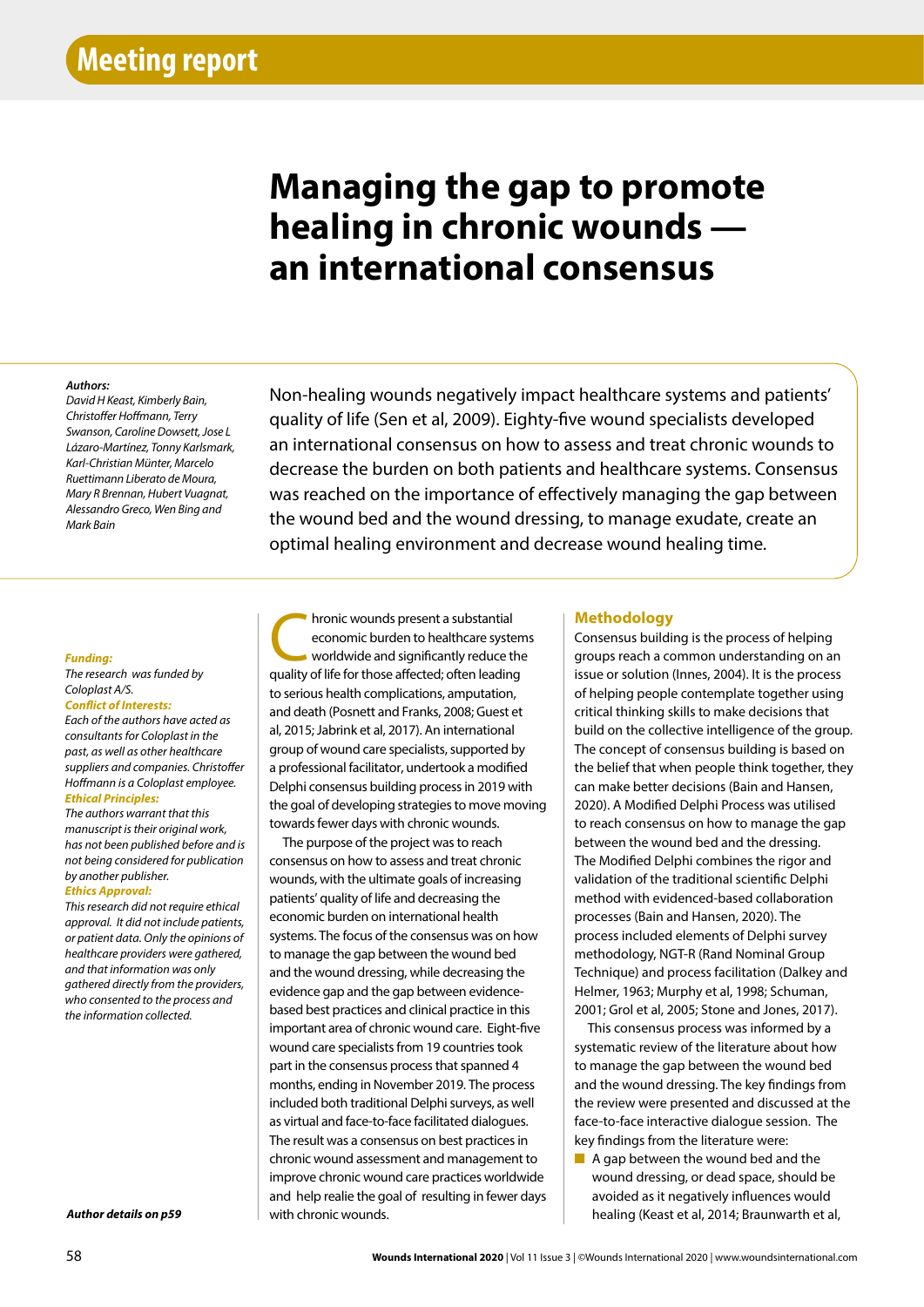*David H Keast is Associate Scientist, Lawson Health Research institute, Canada; Kimberly Bain is Senior Partner-Consensus Building, BainGroup Consulting, Canada; Christoffer Hoffmann is Senior Manager, Coloplast A/S, Denmark; Terry Swanson is NP Wound Management, Warrnambool, Vic. Australia; Caroline Dowsett is Nurse Specialist Tissue Viability, East London NHS Foundation Trust London, UK; Jose L Lázaro-Martínez is Head, Diabetic Foot Unit, Universidad Complutense de Madrid, Spain; Tonny Karlsmark is Consultant MD, Department of Dermato-Venereology and Copenhagen Wound Healing Center, Bispebjerg University Hospital, Copenhagen, Denmark; Karl-Christian Münter is Dr. Med, Gemeinschaftspraxis Bramfeld, Hamburg, Germany; Marcelo Ruettimann Liberato de Moura is Vascular Surgery Specialist, Ruettiman Institute President, D'Or Institute for Research & Education (IDOR), São Rafael SA Hospital, Salvador, Bahia, Brazil; Mary R Brennan is Assistant Director of Wound & Ostomy Care, North Shore University Hospital, Manhasset, New York, USA; Hubert Vuagnat is Head Physician, Wound Care Center Geneva University Hospital, Switzerland; Alessandro Greco is Consultant Dermatologist, Outpatient Wound Care Centre, Local Health Care System Frosinone, Italy; Wen Bing is Director, Peking University First Hospital, Beijing, China; Mark Bain is Senior Partner, Data Strategy, BainGroup Consulting, Canada*

2017; Dowsett et al, 2018; Dowsett et al, 2019)

- Increased bacterial invasion and impaired healing result from unfilled dead-space (referred to as the gap throughout this article) between the wound bed and the wound dressing (Ousey and Cook, 2012; Swanson et al, 2014; Dowsett et al, 2019)
- Effectively managing the gap helps decrease the risk of infection (Benbow and Stevens, 2010; Swanson et al, 2015; International Wound Infection Institute [IWII], 2016)
- Effective exudate management allows moist wound healing and prevents maceration of the wound bed and periwound skin (World Union of Wound Healing Societies [WUWHS], 2007; 2019; Adderley, 2010; Romanelli et al, 2010; Haryanto et al, 2017)
- Appropriate dressing selection can help manage exudate and avoid exudate pooling (Adderley, 2010; Romanelli et al, 2010; Cartier et al, 2014; Keast et al, 2014)
- The literature identifies what the dressing should do for effective exudate management but does not provide guidance on how to manage the gap between the wound bed and the dressing.

Two surveys were sent out to 87 wound care specialists across 19 countries in two languages — English and Chinese. The surveys were conducted online in 2019, the first in September and the second in October. The first survey was responded to by 71 specialists, a response rate of 82%. The survey focused on current practices in chronic wound care and best practices in assessing and treating chronic wounds. Respondents spent between 8–12 minutes completing the survey, with an overall completion rate of 96%, as not all survey questions were mandatory. The second survey received 61 responses, a response rate of 71% and focused on more specific topics and led to a narrowing of consensus.

In November 2019, 84 of the survey participants met in Denmark to review the research evidence and the results of the Delphi process and then engaged in an interactive facilitated dialogue. The goal of the meeting was to reach consensus on how healthcare providers can effectively manage the gap between the wound bed and the wound dressing to create an optimal healing environment for chronic wounds.

The face-to-face interactive dialogue was designed as a round-robin iterative process to gather the views and ideas of all participants and to allow time for participants to build their collective intelligence and have in-depth discussions with international colleagues about their ideas. Organizers divided participants into groups of 8–9, with each group having members from around the globe and from different professions (nurses, surgeons, dermatologists, physicians, podiatrists, pharmacists and healthcare educators). Groups cycled through a series of discussion stations, in an iterative process, where they could see the contributions of previous groups and add their perspectives on each topic.

Eight stations were situated along what was called the 'Road to Consensus', which circled the perimeter of the meeting facility. Each station numbered 1–8, had a topic, a summary of the relevant research and a series of open-ended questions to guide group discussions. Groups were self facilitated and were encouraged to discuss their ideas on each of the topics, guided by the open-ended questions, and to document their collective and individual views on 21cm x 15cm post-it notes. The 'sticky notes' were attached to the dialogue wall for others to see and consider/comment on. For the first two rounds of dialogue, groups were given 15 minutes to discuss and document their collective wisdom. As the rounds continued, time was reduced. In the last two rounds, groups were given 8 minutes to read all the comments, discuss their own views and add anything not already identified on the wall.

After all groups had cycled through each of the eight stations, participants were given 10 minutes to 'walk the road to consensus' and review the documentation at each station. Participants were encouraged to add checkmarks to comments they liked and to add more comments if they so desired. At the end of the process, every comment at each station was transcribed and thematically grouped by the facilitators. The themes were generated inductively (Boyatis, 1998) from the transcribed comments and utilising the trustworthiness process as defined by Lincoln and Guba (1985) and refined by Nowell et al (2017). The results of the exercise were presented back to participants who validated the results over a 30-day review period following the event.

## **Participants**

Participants were qualified wound care specialists, with a high level of experience and who treat a high volume of wound care patients. Forty-five (45%) of participants had more than 20 years' experience and 86% had more than 10 years' experience. Eighteen per cent of participants reported that their practice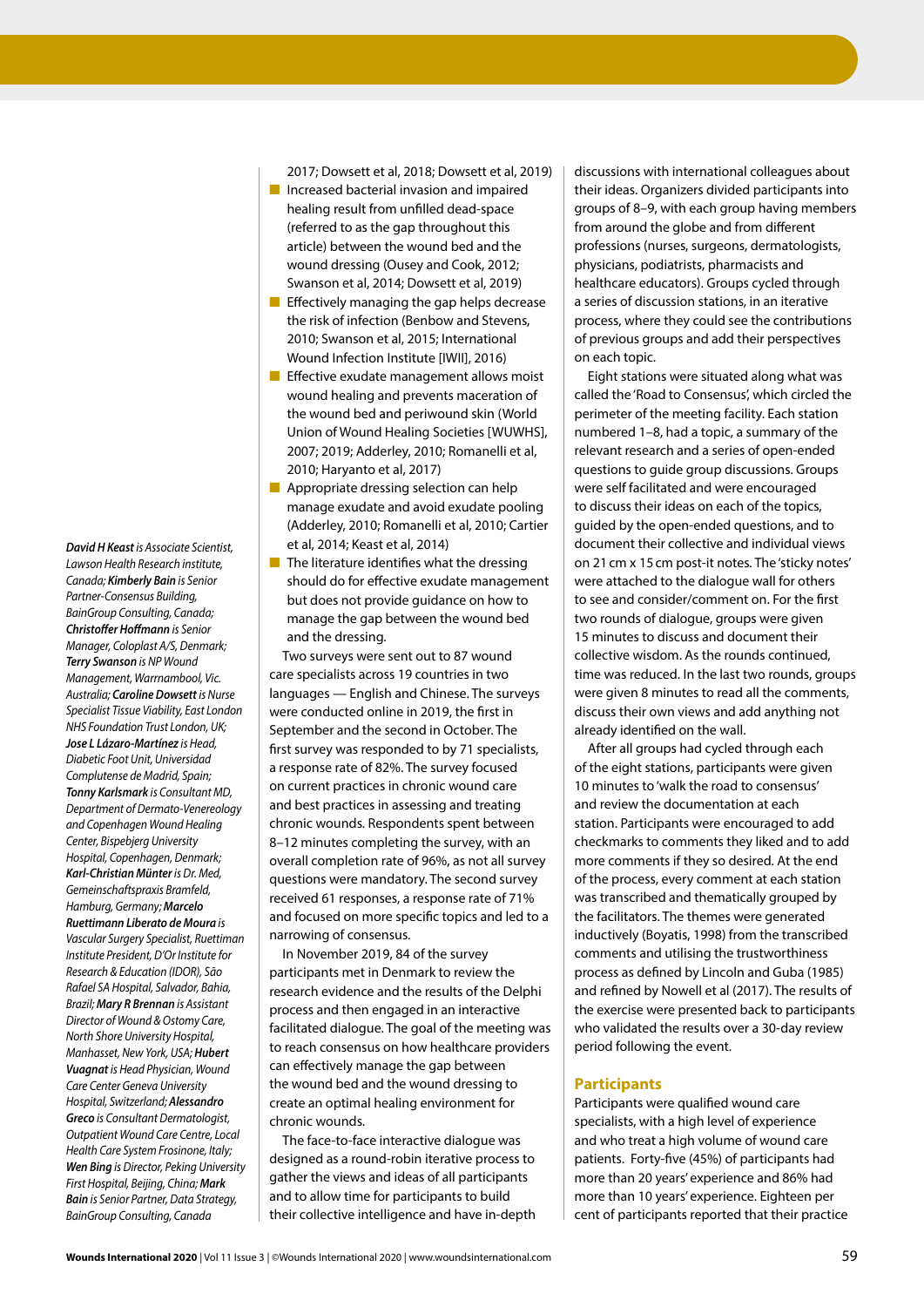is 100% wound care. The average amount of time providing wound care, across all participants, in the working week was 65%. Participants included: doctors (29%), nurse specialists (61%) and other healthcare professionals (10%). Sixty-nine per cent had specialised wound care credentials, training, or academic qualifications, while 13% received on-the-job wound care training *[Figure 1]*.

#### **Survey results**

Nearly all, (96%) of participants agreed that wound care treatment should be primarily focused on providing an optimal healing environment. Ninety per cent agreed that the most important factor in promoting an optimal healing environment for wounds is managing the space between the wound bed and the dressing, herein referred to as 'the gap'.

Ninety-eight per cent of participants agreed that managing the gap is important or very important for effective wound healing. Participants further agreed that effective gap management must promote moisture balance in the wound (98% agree) and exudate management (96% agree) *[Figure 2]*.

When asked why managing the gap was important for effective treatment of chronic wounds, participants identified the following (in order of prevalence):

- Removing pools of exudate from the wound bed
- Decreasing the risk of infection; avoiding exudate from leaking onto the wound edge and periwound skin
- Decreasing the risk of the development of biofilm in the wound
- Providing a moist healing environment *[Figure 3]*.

Eighty-five per cent of participants identified exudate management as the most important critical success factor for managing the gap in chronic wounds *[Figure 4]*.

Eighty-two per cent of participants indicated that a full wound assessment should be completed at least once per week. A total of 99% of participants agreed that assessing the wound at each dressing change provides an opportunity to diagnose and treat a wound infection in the early stages and decreases the potential of limbor life-threatening infections *[Figure 5]*.

Participants agreed that healthcare professionals should focus on the following when assessing the gap *[Figure 6]*:

 $\blacksquare$  the wound bed (depth, undermining, tunneling and fistulas, underlying wound bed structure and topography, tissue quality/ granulation, and necrosis)

- Exudate (quality, colour and odour)
- Age of the wound
- Infection/bioburden colonisation
- Wound edge and periwound skin
- Aetiology.

When asked what should be included in a checklist for assessing chronic wounds, participants reached consensus on the following three assessment categories:

- Wound progression and wound characteristics
- Patient history and health status
- Signs of infection.

 Eighty-three per cent of participants agreed that the best dressing choice for wounds down to 2cm is a dressing that conforms to the wound bed. It was determined early in the process to focus exclusively on chronic wounds down to 2cms deep. The expert panel felt that dealing with all types of wounds would create too many variables and so focused on these wounds. When asked how managing the gap can help determine the most appropriate dressing choice, participants agreed that exudate management and moisture balance (44%), dressing conformability with the wound bed (28%) and patient comfort and ability to perform self care (28%) were the most important factors to consider in dressing choice. Participants also reported that the most important features of a dressing, to promote wound healing, are antimicrobial properties, vertical absorption of exudate, patient comfort, and conformability to the wound bed *[Table 1]*.

## **Consensus**

Consensus was reached on a number of key areas:

- Best practice wound care should focus on providing an optimal healing environment
- Managing the gap is one of the best methods to promoting an optimal healing environment
- Gap management should focus on moisture balance and exudate management which are critical for effective wound healing
- The best way to manage the gap is to fill it with a dressing that conforms to the wound bed;
- The best dressing choice for wounds down to 2cm deep is a dressing that conforms to the wound bed
- The two most important dressing features that promote healing are conformability to the wound bed and antimicrobial properties
- Managing the gap is one of the best ways to decrease the risk of infection leading to fewer days with wounds.
	- The consensus process also resulted in detailed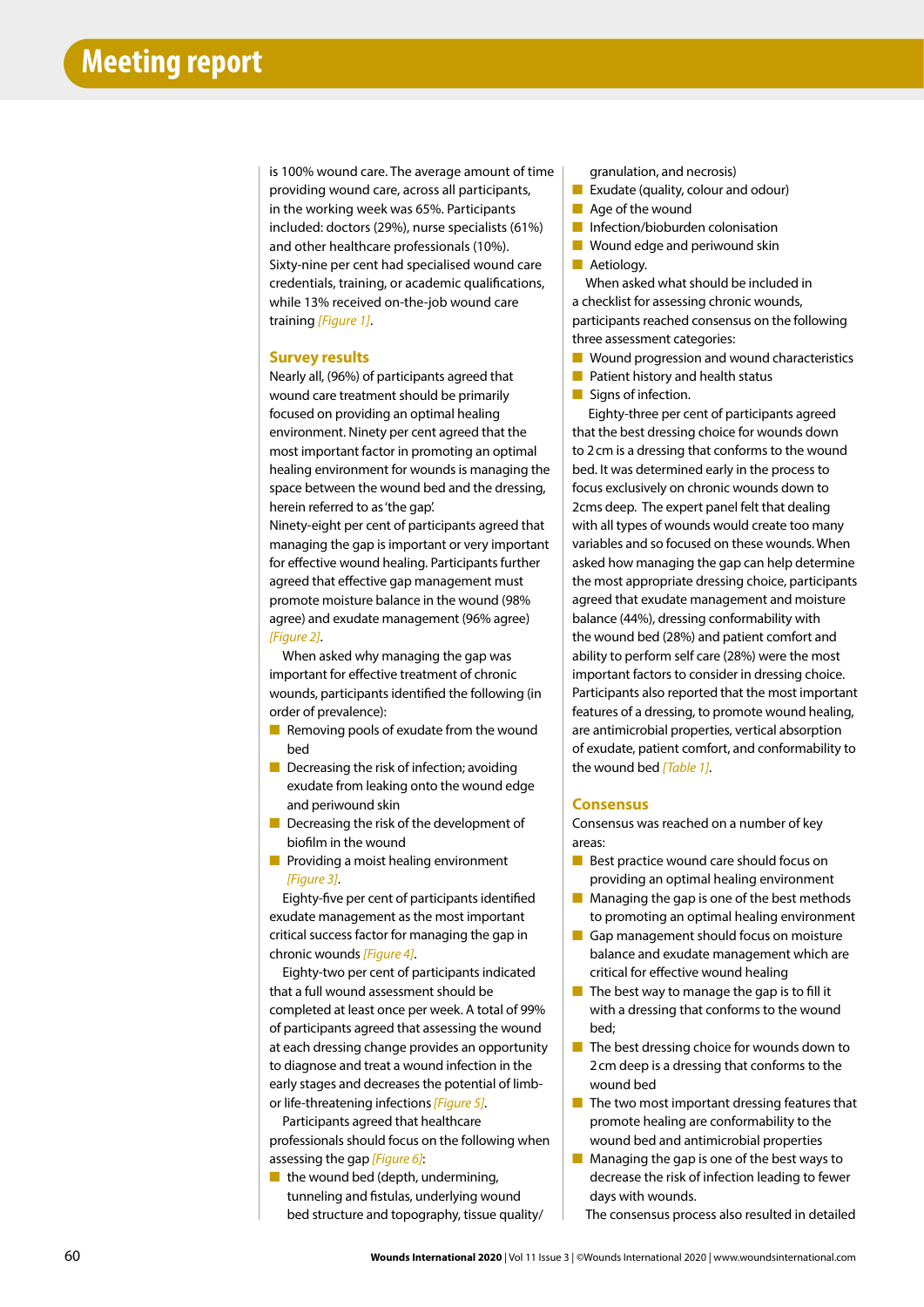

**Figure 2: Effective management of wound exudate is one of the best ways to promote an optimal healing environment.**



**Figure 3: Why is important to Manage the Gap in chronic wounds.**



**Figure 3: Why is important to Manage the Gap in chronic wounds.** Decreased pain Decrease or absence of undermining of the wound edge Decrease signs of absence of maceration of periwound skin Management of wound bioburden Wound healing progression Effective exudate management **Total responses**

**10**

**Total responses**

**30**

**40**

**20**

**0**

**50**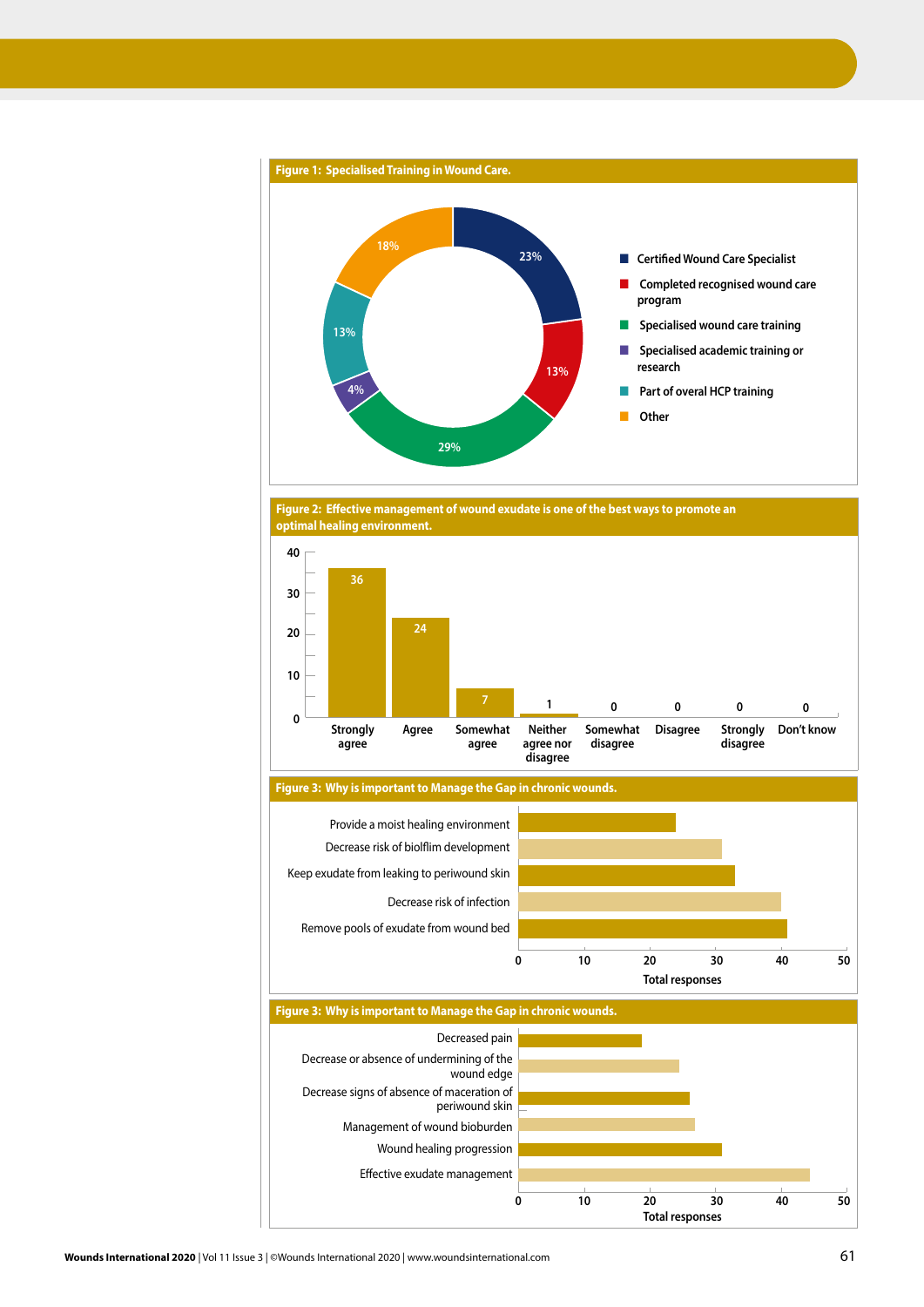





| Table 1: Most important dressing features to promote healing. |                  |
|---------------------------------------------------------------|------------------|
| Top 4 dressing feature choices of participants                | <b>Responces</b> |
| <b>Antimicrobial properties</b>                               | 49               |
| Verticle absorption of exudate to protect surrounding tissue  | 37               |
| Patient comfort & ability to perform self care                | 28               |
| Conforms to wound bed                                         | 27               |
| <b>Cost effectiveness</b>                                     | 21               |
| Promotes a moist healing environment                          | 14               |

recommendations and an emerging consensus that can form the basis of a checklist or practice guidance on managing the gap, how to identify the warning signs of infection and when to refer patients to a wound care specialist. Since the majority of patients with chronic wounds are treated by healthcare professionals without specialised wound care training, participants agreed that the development of accessible practice guidelines in managing the gap for effective chronic wound treatment would be an important next step.

## **Conclusion**

It is estimated that 1 to 2% of the population in developed countries will experience a chronic wound during their lifetime (Jabrink et al, 2016). The purpose of this project was to reach consensus among a group of international wound care specialists on how to assess and treat chronic wounds with the goal of decreasing the number of days with wounds; thereby decreasing the economic burden of wounds on health systems and increasing patient quality of life.

Participants concluded that evidence-based, experientially based, accessible guidelines on